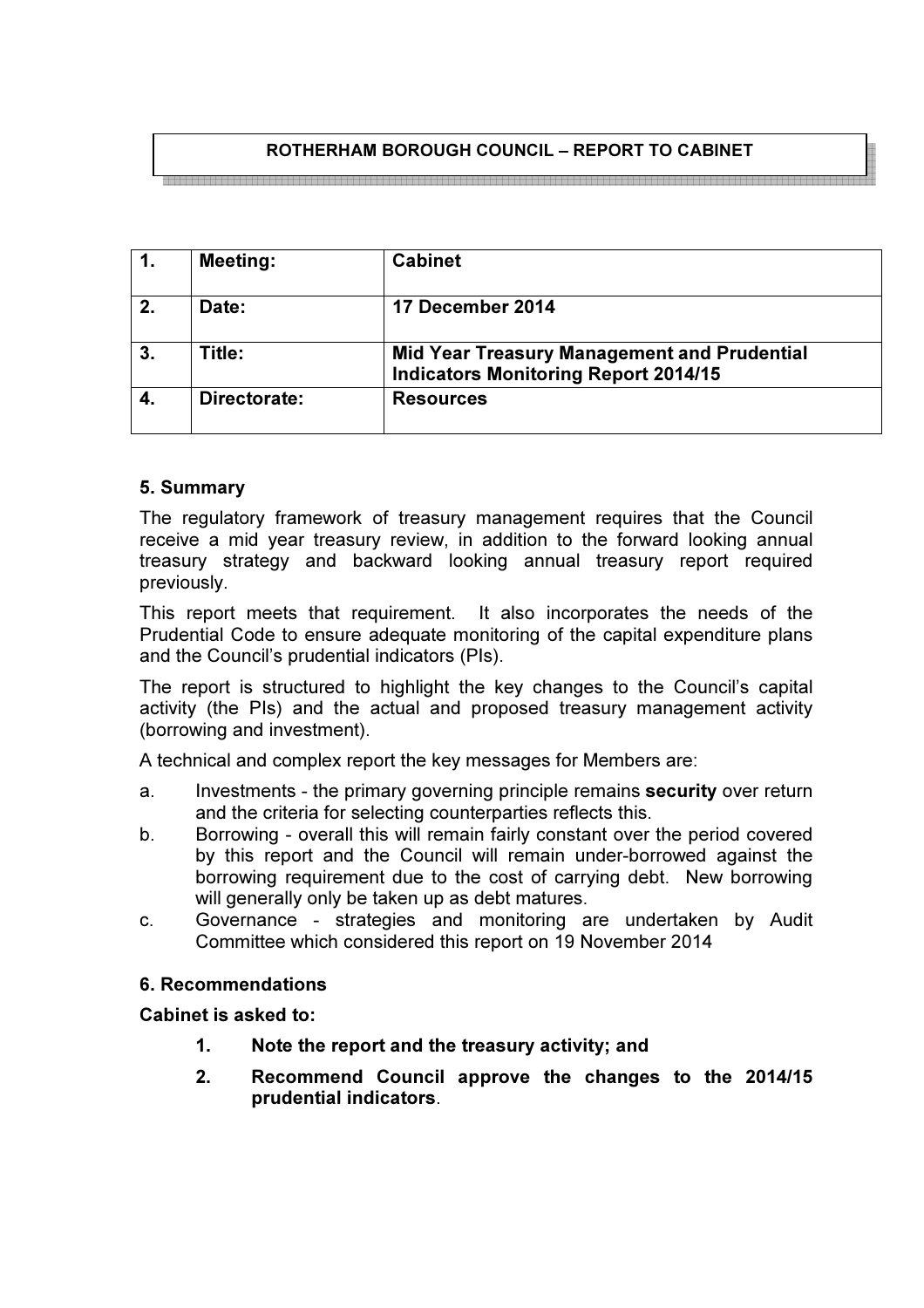### 7. Proposals and Details

The Director of Financial Services has delegated authority to carry out treasury management activities on behalf of the Council and this report is produced in order to comply with the CIPFA Code of Practice in respect of Treasury Management in Local Authorities and the "Prudential Code".

#### 8. Finance

Treasury Management forms an integral part of the Council's overall financial arrangements.

The assumptions supporting the capital financing budget for 2014/15 and for future years covered by the Council's MTFS were reviewed in light of economic and financial conditions and the future years' capital programme.

The Treasury Management and Investment Strategy is not forecast to have any further revenue consequences other than those identified and planned for in both the Council's 2014/15 Revenue Budget and approved MTFS.

#### 9. Risks and Uncertainties

Regular monitoring will ensure that risks and uncertainties are addressed at an early stage and hence kept to a minimum.

#### 10. Policy and Performance Agenda Implications

Effective treasury management will assist in delivering the Council's policy and performance agenda.

#### 11. Background Papers and Consultation

Audit Committee – 19 November 2014 CIPFA Code of Practice for Treasury Management in Local Authorities Local Government Act 2003 CIPFA "Prudential Code"

#### Contact Name: Derek Gaffney, Chief Accountant, ext 7422005 or 22005 derek.gaffney@rotherham.gov.uk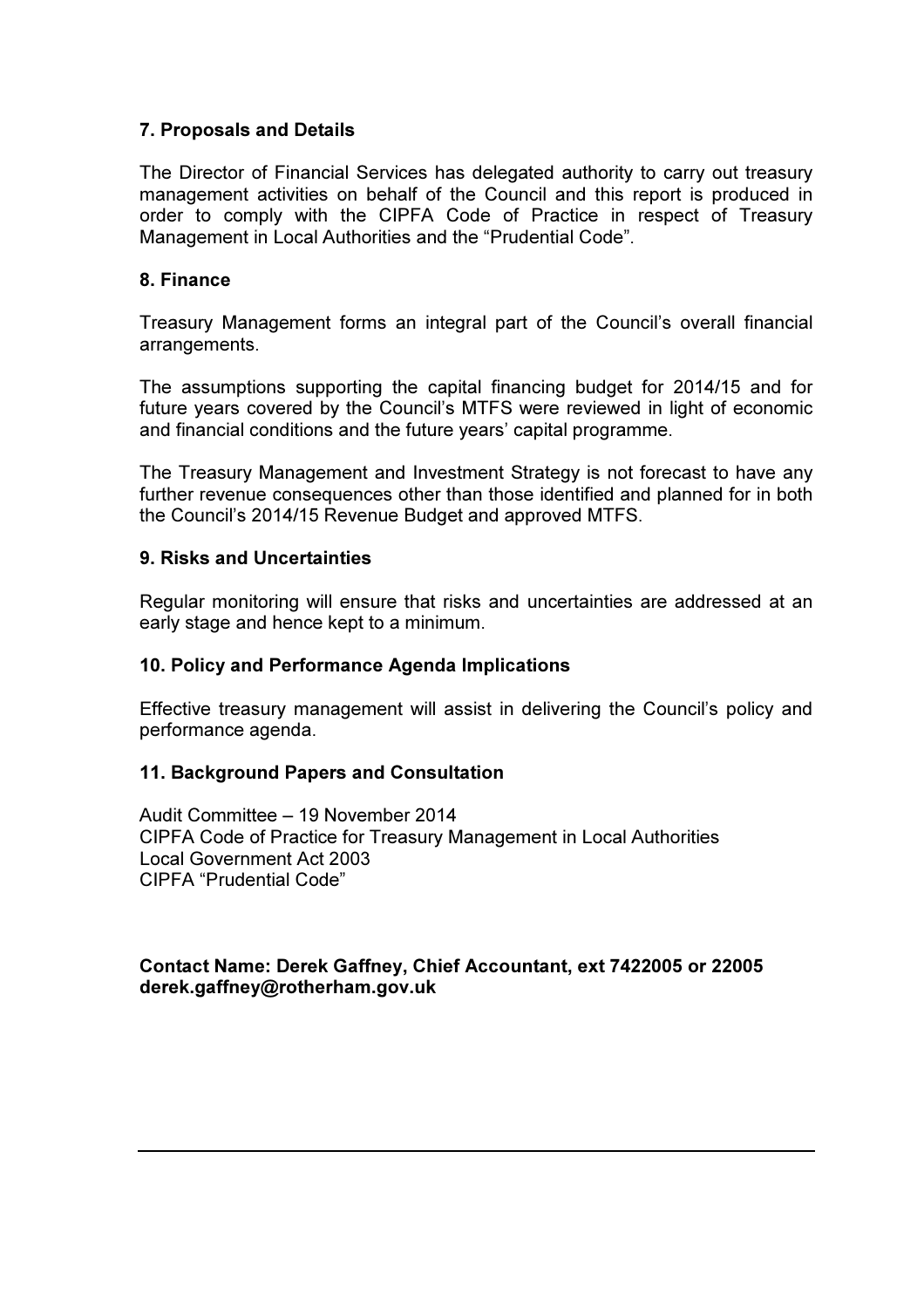### Mid Year Prudential Indicators and Treasury Management Monitoring Report

## 1. Introduction and Background to the Report

- 1.1 Revisions to the regulatory framework of treasury management during 2009 introduced a requirement that the Council receive a mid year treasury review, in addition to the forward looking annual treasury strategy and backward looking annual treasury report required previously.
- 1.2 This report meets that revised requirement. It also incorporates the needs of the Prudential Code to ensure adequate monitoring of the capital expenditure plans and the Council's prudential indicators (PIs). The Treasury Strategy and PIs were previously reported to Audit Committee and Cabinet in February 2014 and approved by Council on 5 March 2014.
- 1.3 The Council's revised capital expenditure plans (Section 2.2 of this report) and the impact of these revised plans on its financing are set out in Section 2.3. The Council's capital spend plans provide a framework for the subsequent treasury management activity. Section 3 onwards sets out the impact of the revised plans on the Council's treasury management indicators.
- 1.4 The underlying purpose of the report supports the objective in the revised CIPFA Code of Practice on Treasury Management and the CLG Investment Guidance. These state that Members receive and adequately scrutinise the treasury management service.
- 1.5 The underlying economic and financial environment remains difficult for the Council, foremost being the improving, but still challenging, concerns over investment counterparty risk. This background encourages the Council to continue maintaining investments short term and with high quality counterparties. The downside of such a policy is that investment returns remain low.
- 1.6 The Director of Financial Services can report that the basis of the treasury management strategy, the investment strategy and the PIs are not materially changed from that set out in the approved Treasury Management Strategy (March 2014).

## 2. Key Prudential Indicators

- 2.1. This part of the report is structured to update:
	- The Council's capital expenditure plans;
	- How these plans are being financed:
	- The impact of the changes in the capital expenditure plans on the PIs and the underlying need to borrow; and
	- Compliance with the limits in place for borrowing activity.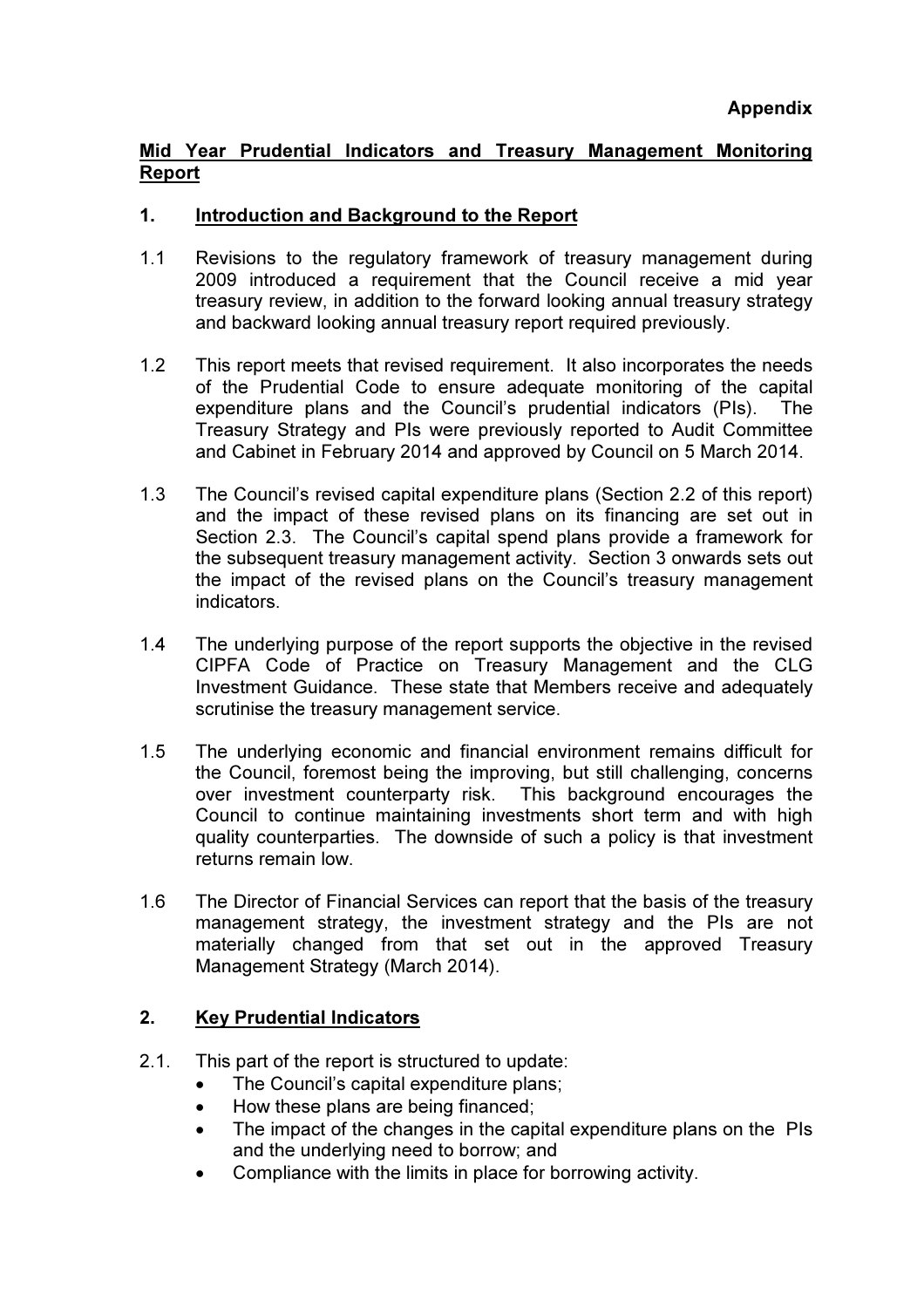## 2.2 Capital Expenditure (PI)

.

2.2.1 This table shows the revised estimates for capital expenditure and the changes since the capital programme was agreed at the Budget. The revised estimate reflects the latest position in the 2014/15 capital monitoring report presented to Cabinet on 24 September 2014

| <b>Capital Expenditure by Service</b>         | 2014/15<br>Original<br><b>Estimate</b><br>£m | 2014/15<br><b>Revised</b><br><b>Estimate</b><br>£m |
|-----------------------------------------------|----------------------------------------------|----------------------------------------------------|
| <b>Children &amp; Young People's Services</b> | 10.948                                       | 12.034                                             |
| <b>Environmental &amp; Development</b>        |                                              |                                                    |
| <b>Services</b>                               | 14.239                                       | 29.400                                             |
| Neighbourhoods & Adult Services -             |                                              |                                                    |
| Non-HRA                                       | 3.156                                        | 5.094                                              |
| Resources                                     | 0.957                                        | 3.179                                              |
| <b>Total Non-HRA</b>                          | 29,300                                       | 49.707                                             |
| Neighbourhoods & Adult Services -             |                                              |                                                    |
| <b>HRA</b>                                    | 30.048                                       | 32,006                                             |
| <b>Total HRA</b>                              | 30.048                                       | 32.006                                             |
| Total                                         | 59.348                                       | 81.713                                             |

### 2.3 Impact of Capital Expenditure Plans

#### 2.3.1 Changes to the Financing of the Capital Programme

The table below draws together the main strategy elements of the capital expenditure plans (above), highlighting the expected financing arrangements of this capital expenditure.

| <b>Capital Expenditure</b>              | 2014/15<br>Original<br><b>Estimate</b><br>£m | 2014/15<br><b>Revised</b><br><b>Estimate</b><br>£m |
|-----------------------------------------|----------------------------------------------|----------------------------------------------------|
| <b>Total spend</b>                      | 59.348                                       | 81.713                                             |
| <b>Financed by:</b>                     |                                              |                                                    |
| Capital receipts                        | 0.782                                        | 2.414                                              |
| Capital grants, capital contributions & |                                              |                                                    |
| other sources of capital funding        | 50.967                                       | 63.264                                             |
| <b>Borrowing Need</b>                   | 7.599                                        | 16.035                                             |
| <b>Total Financing</b>                  | 59.348                                       | 81.713                                             |
|                                         |                                              |                                                    |
| <b>Supported Borrowing</b>              | 0.000                                        | 0.000                                              |
| <b>Unsupported Borrowing</b>            | 7.599                                        | 16.035                                             |
| <b>Borrowing Need</b>                   | 7.599                                        | 16.035                                             |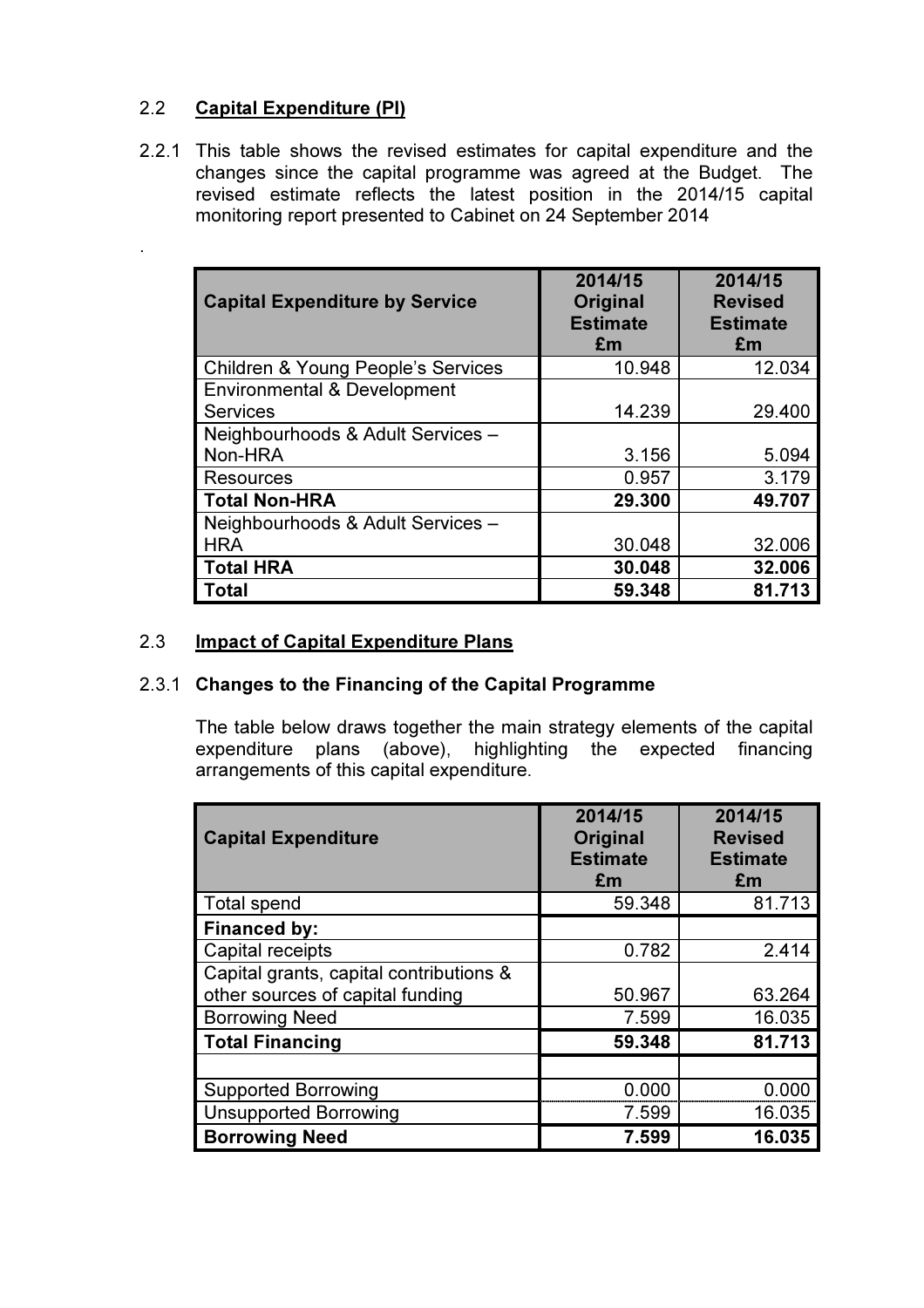The borrowing element of the table increases the underlying indebtedness of the Council by way of the Capital Financing Requirement (CFR), although this will be reduced in part by revenue charges for the repayment of debt (the Minimum Revenue Provision (MRP)). This direct borrowing need may also be supplemented by maturing debt and other treasury requirements.

2.3.2 It was reported to Audit Committee in September 2014 that actual capital expenditure financed by borrowing in 2013/14 was less than had been anticipated (£3.899m). The increase in borrowing need for 2014/15 therefore reflects the re-profiling of this project expenditure & financing from 2013/14 and new approvals since the original estimate was approved (£4.932m). The main areas of slippage in 2013/14 were Investment in ICT and Highways Projects. Since the original estimate for borrowing need was approved, further capital projects have been approved which are to be financed in part or wholly by borrowing and these include the purchase of business units at the Advanced Manufacturing Park and support to the BD UK broadband project.

#### 2.3.3 Changes to the Capital Financing Requirement (PI), External Debt and the Operational Boundary (PI)

The table below shows the CFR, which is the underlying external need to borrow for a capital purpose. It also shows the expected debt position over the period. This is termed the Operational Boundary which was set at the beginning of the financial year at £614.912m.

#### 2.3.4 Prudential Indicators – Capital Financing Requirement & External Debt / the Operational Boundary

In addition to showing the underlying need to borrow, the Council's CFR has since 2009/10, also included other long term liabilities which have been brought on balance sheet, for example, PFI schemes and finance lease assets. No borrowing is actually required against these schemes as a borrowing facility is already included in the contract. The estimate for 2014/15 does not require any revision as there is no change in the borrowing need from such arrangements.

2.3.5 The revised CFR estimate for 2014/15 is £755.262m and this figure represents an increase of £5.812m when compared to the 2013/14 yearend position of £749.450m. The increase is principally due to the value of the new approvals (£4.932m) within the increased borrowing need for 2014/15 (see 2.3.2 above). A reduction in the MRP charge for 2013/14 and the marginally higher outturn borrowing amount contained within PFI and similar schemes at 31<sup>st</sup> March 2014 also contribute due to the effect these had on the 2013/14 year-end CFR.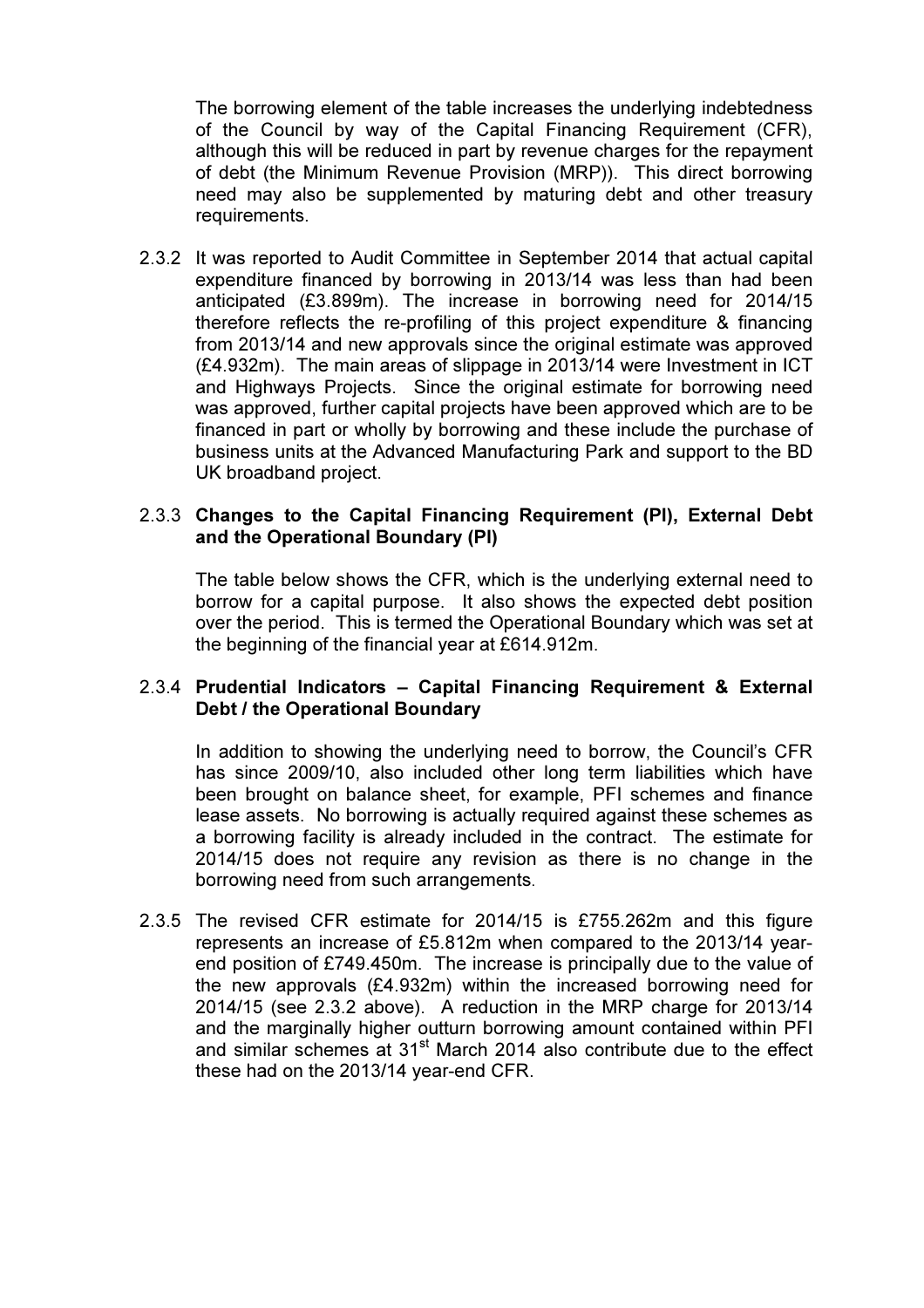| <b>RMBC</b>                                                     | 2014/15<br>Original<br><b>Estimate</b><br>£m | <b>Current</b><br><b>Position</b><br>£m | 2014/15<br><b>Revised</b><br><b>Estimate</b><br>£m |  |
|-----------------------------------------------------------------|----------------------------------------------|-----------------------------------------|----------------------------------------------------|--|
| <b>Prudential Indicator - Capital Financing Requirement</b>     |                                              |                                         |                                                    |  |
| CFR - Non Housing                                               | 316.593                                      |                                         | 320.734                                            |  |
| CFR - Housing                                                   | 307.646                                      |                                         | 306.961                                            |  |
| <b>Total CFR excluding</b>                                      |                                              |                                         |                                                    |  |
| PFI, finance leases and                                         |                                              |                                         |                                                    |  |
| similar arrangements                                            | 624.239                                      |                                         | 627.695                                            |  |
| Net movement in CFR                                             | $-2.803$                                     |                                         | 5.812                                              |  |
|                                                                 |                                              |                                         |                                                    |  |
| Cumulative adjustment<br>for PFI, finance leases<br>and similar |                                              |                                         |                                                    |  |
| arrangements                                                    | 125.617                                      |                                         | 127.567                                            |  |
| Net movement in CFR                                             | $-1.788$                                     |                                         | 0.000                                              |  |
|                                                                 |                                              |                                         |                                                    |  |
| <b>Total CFR including</b><br>PFI, finance leases and           |                                              |                                         |                                                    |  |
| similar arrangements                                            | 749.856                                      |                                         | 755.262                                            |  |
| Net movement in overall<br><b>CFR</b>                           | $-4.591$                                     |                                         | 5.812                                              |  |
| Prudential Indicator - External Debt / the Operational Boundary |                                              |                                         |                                                    |  |
| <b>Borrowing</b>                                                | 487.507                                      | 479.024                                 | 479.695                                            |  |
| Other long term                                                 |                                              |                                         |                                                    |  |
| liabilities*                                                    | 127.405                                      | 127.567                                 | 127.567                                            |  |
| <b>Total Debt 31 March</b>                                      | 614.912                                      | 606.591                                 | 607.262                                            |  |

\* - Includes on balance sheet PFI schemes, finance leases and similar arrangements, etc.

| <b>Former SYCC</b>          | 2014/15<br>Original<br><b>Estimate</b><br>£m                           | <b>Current</b><br><b>Position</b><br>£m | 2014/15<br><b>Revised</b><br><b>Estimate</b><br>£m |  |  |
|-----------------------------|------------------------------------------------------------------------|-----------------------------------------|----------------------------------------------------|--|--|
|                             | <b>Prudential Indicator - External Debt / the Operational Boundary</b> |                                         |                                                    |  |  |
| Borrowing                   | 96.121                                                                 | 96.121                                  | 96.121                                             |  |  |
| Other long term liabilities |                                                                        |                                         |                                                    |  |  |
| Total Debt 31 March         | 96.121                                                                 | 96.121                                  | 96.121                                             |  |  |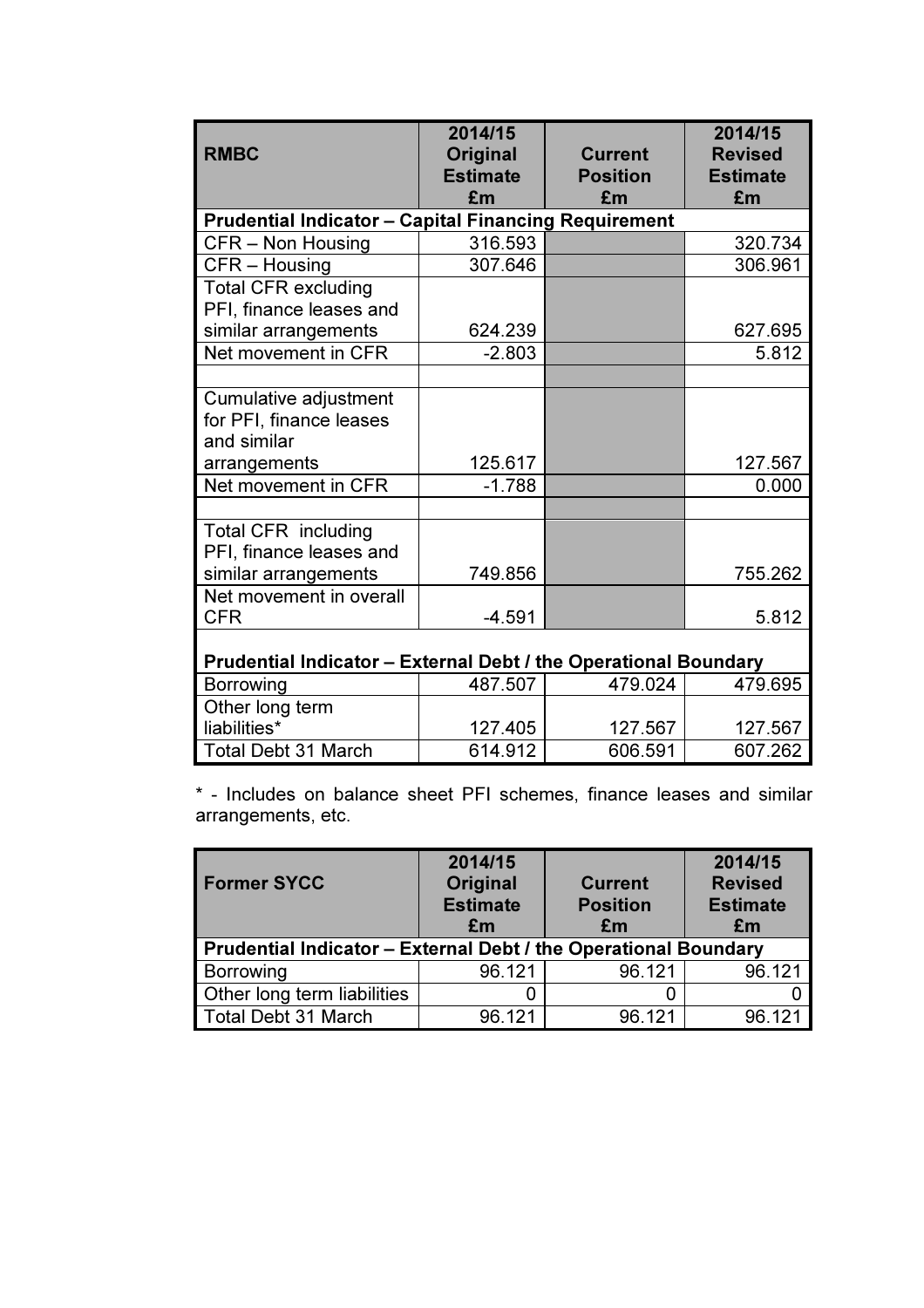## 3. Limits to Borrowing Activity

3.1 The first key controls over the treasury activity is a PI to ensure that over the medium term, gross and net borrowing will only be for a capital purpose. Gross and net external borrowing should not, except in the short term, exceed the total of CFR in the preceding year plus the estimates of any additional CFR for 2014/15 and next two financial years. This allows some flexibility for limited early borrowing for future years. The Council has approved a policy for borrowing in advance of need which will be adhered to if this proves prudent to do so.

| <b>RMBC</b>                             | 2014/15<br>Original<br><b>Estimate</b><br>£m | <b>Current</b><br><b>Position</b><br>£m | 2014/15<br><b>Revised</b><br><b>Estimate</b><br>£m |
|-----------------------------------------|----------------------------------------------|-----------------------------------------|----------------------------------------------------|
| <b>Gross Borrowing</b>                  | 487.507                                      | 479.024                                 | 479.695                                            |
| Plus Other Long<br>Term<br>liabilities* | 127.405                                      | 127.567                                 | 127.567                                            |
| <b>Total Gross Borrowing</b>            | 614.912                                      | 606.591                                 | 607.262                                            |
| $CFR*$                                  | 749.856                                      | 752.356                                 | 755.262                                            |
|                                         |                                              |                                         |                                                    |
| <b>Total Gross Borrowing</b>            | 614.912                                      | 606.591                                 | 607.262                                            |
| Less Investments                        | 10.000                                       | 32.540                                  | 25.000                                             |
| <b>Net Borrowing</b>                    | 604.912                                      | 574.051                                 | 582.262                                            |
| CFR*                                    | 749.856                                      | 752.356                                 | 755.262                                            |

\* - Includes on balance sheet PFI schemes, finance leases and similar arrangements, etc.

- 3.2 The Director of Financial Services reports that no difficulties are envisaged for the current or future years in complying with this PI.
- 3.3 A further PI controls the overall level of borrowing. This is the Authorised Limit which represents the limit beyond which borrowing is prohibited, and needs to be set and revised by Members. It reflects the level of borrowing which, while not desired, could be afforded in the short term, but is not sustainable in the longer term. It is the expected maximum borrowing need with some headroom for unexpected movements. This is the statutory limit determined under section 3 (1) of the Local Government Act 2003.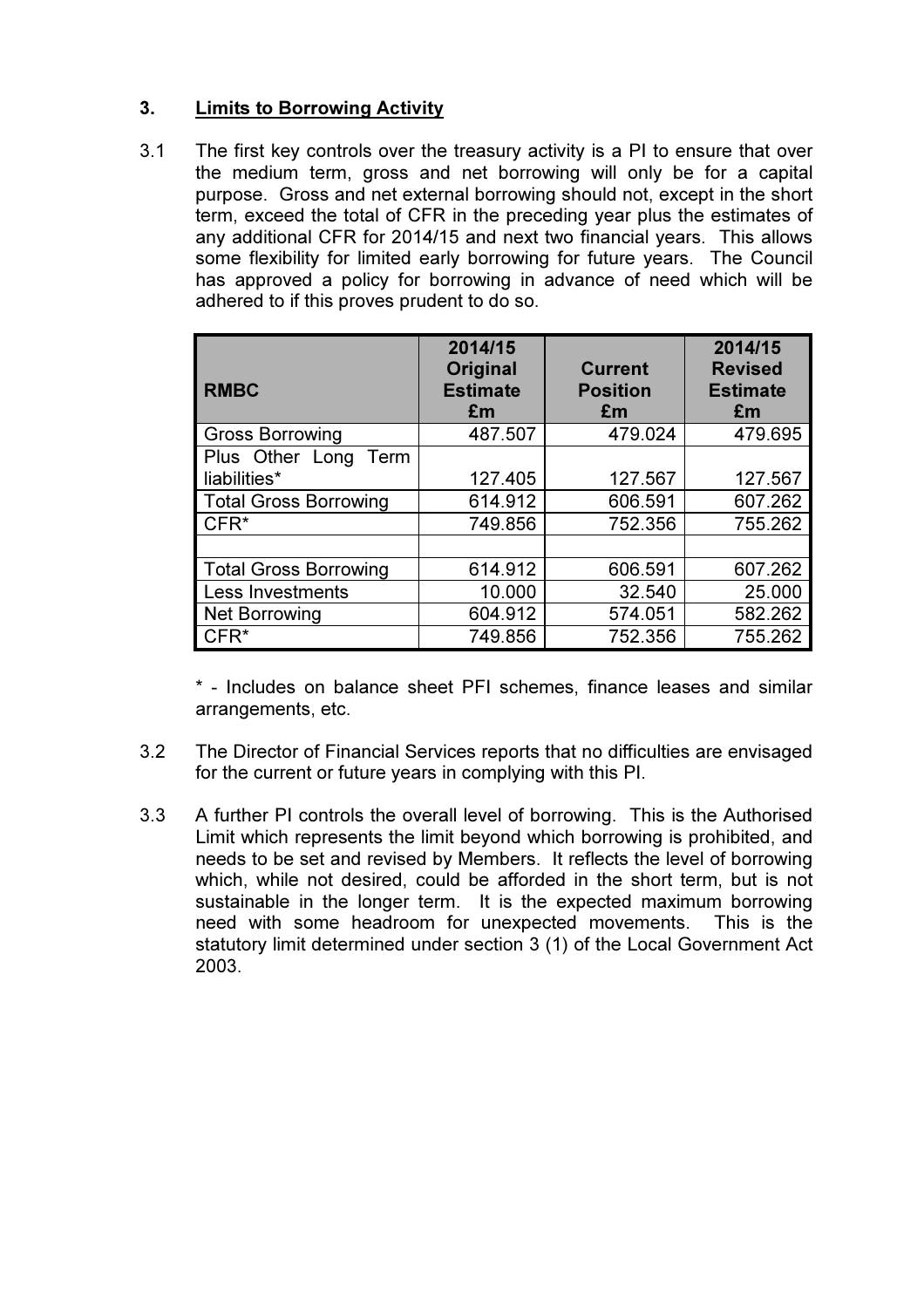| <b>Authorised limit for</b><br>external debt (RMBC) | 2014/15<br>Original<br><b>Indicator</b><br>£m | <b>Current</b><br><b>Position</b><br>£m | 2014/15<br><b>Revised</b><br><b>Indicator</b><br>£m |
|-----------------------------------------------------|-----------------------------------------------|-----------------------------------------|-----------------------------------------------------|
| Borrowing                                           | 637.971                                       | 479.024                                 | 643.023                                             |
| Other long term                                     |                                               |                                         |                                                     |
| liabilities*                                        | 127.405                                       | 127.567                                 | 127.567                                             |
| Total                                               | 765.376                                       | 606.591                                 | 770.590                                             |

\* - Includes on balance sheet PFI schemes, finance leases and similar arrangements, etc.

| <b>Authorised limit for</b><br>external debt (Former<br>SYCC) | 2014/15<br>Original<br><b>Indicator</b><br>£m | <b>Current</b><br><b>Position</b><br>£m | 2014/15<br><b>Revised</b><br><b>Indicator</b><br>£m |
|---------------------------------------------------------------|-----------------------------------------------|-----------------------------------------|-----------------------------------------------------|
| Borrowing                                                     | 96.121                                        | 96.121                                  | 96.121                                              |
| Other long term liabilities                                   | 0.000                                         | 0.000                                   | 0.000                                               |
| Total                                                         | 96.121                                        | 96.121                                  | 96.121                                              |

## 4. Treasury Strategy 2014/15 – 2016/17

### 4.1 Debt Activity during 2014/15

4.1.1 The expected borrowing need is set out below:

| <b>RMBC</b>                          | 2014/15<br>Original<br><b>Estimate</b><br>£m | <b>Current</b><br><b>Position</b><br>£m | 2014/15<br><b>Revised</b><br><b>Estimate</b><br>£m |
|--------------------------------------|----------------------------------------------|-----------------------------------------|----------------------------------------------------|
| <b>CFR</b>                           | 749.856                                      | 752.356                                 | 755.262                                            |
| Less Other Long Term<br>Liabilities* | 125.617                                      | 127.567                                 | 127.567                                            |
| Net Adjusted CFR (y/e<br>position)   | 624.239                                      | 624.789                                 | 627.695                                            |
| Borrowed at 30/09/14                 | 494.368                                      | 479.024                                 | 479.024                                            |
| Under borrowing at<br>30/09/14       | 129.871                                      | 145.765                                 | 148.671                                            |
|                                      |                                              |                                         |                                                    |
| Borrowed at 30/09/14                 | 494.368                                      |                                         | 479.024                                            |
| Estimated to 31/03/15                | $-9.944$                                     |                                         | 0.671                                              |
| <b>Total Borrowing</b>               | 484.424                                      |                                         | 479.695                                            |
|                                      |                                              |                                         |                                                    |
| Under borrowing at<br>31/03/15       | 139.815                                      |                                         | 148.000                                            |

<sup>\* -</sup> Includes on balance sheet PFI schemes, finance leases and similar arrangements, etc.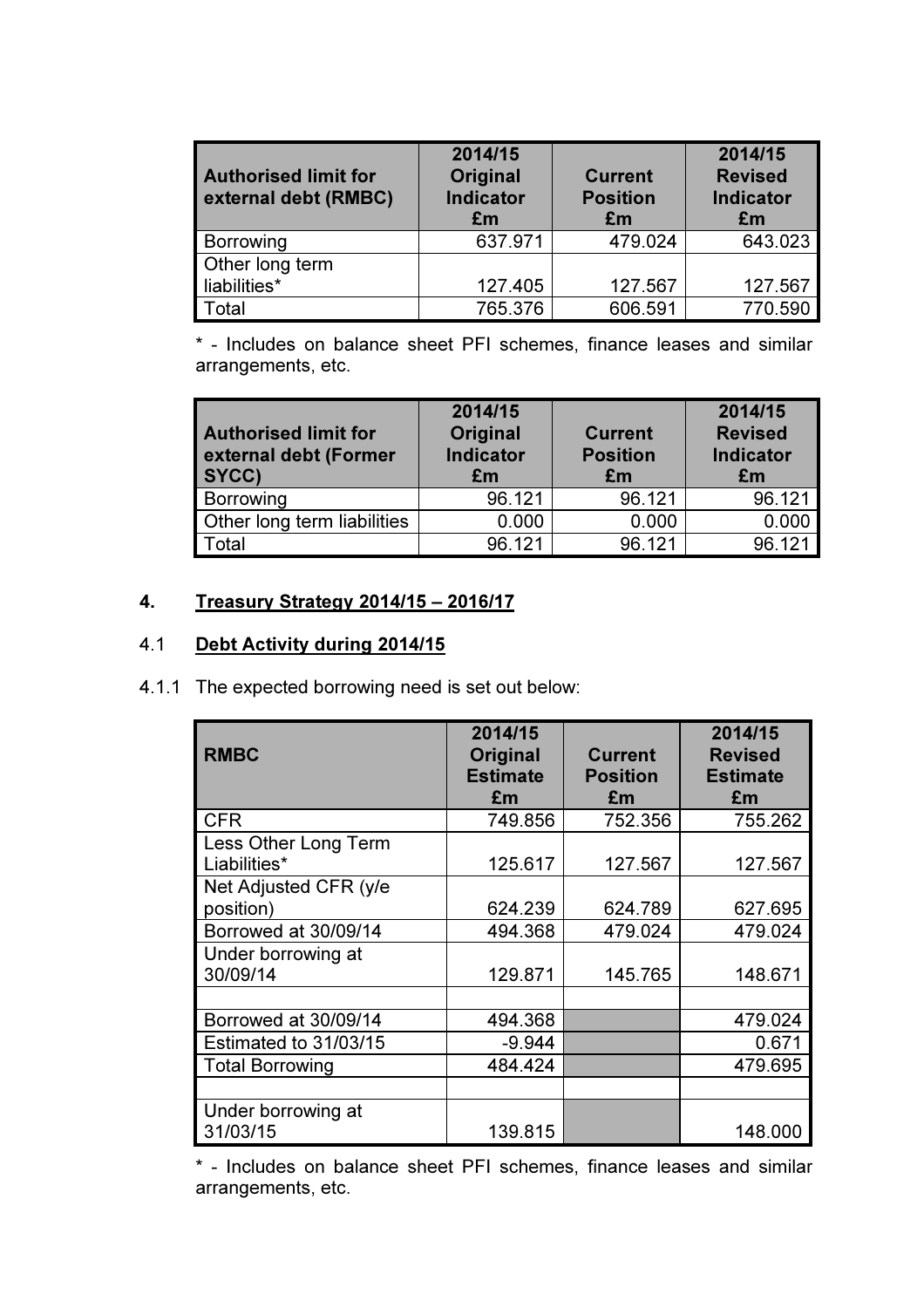- 4.1.2 The Council is currently under-borrowed. The delay in borrowing reduces the cost of carrying the borrowed monies when yields on investments are low relative to borrowing rates. There is also an interest rate risk, as longer term borrowing rates may rise, but this position is being closely monitored and the overall position carefully managed.
- 4.1.3 In late 2013/14 arrangements were made through a forward deal to borrow £20m in 2014/15 from the pension fund of BAE Systems. This was on the anticipation of maturities in the year principally £25m to be repaid in December 2014. During the six months to 30 September 2014 the Council was in receipt of £4m of that sum with the remaining £16m due to be received in December. The rate of interest on this debt is 4.05% and loan period is 44 years.
- 4.1.4 During the six months to 30 September 2014, the Council has repaid the following amounts:

| Lender      | <b>Principal</b> | Type                 | <b>Interest Rate</b> |
|-------------|------------------|----------------------|----------------------|
| <b>PWLB</b> | £1,000,000       | Fixed rate (EIP)     | 3.46%                |
| <b>PWLB</b> | £65,000          | Fixed rate (EIP)     | 3.79%                |
| <b>PWLB</b> | £74,074          | Fixed rate (Annuity) | Various              |

One EIP loan for £20m is being repaid in equal half yearly instalments of £1m over its 10 year term. A second EIP loan for £1.3m is being repaid in equal half yearly instalments of £65,000 over its 10 year term. There are 5 Annuity loans on which variable amounts of principal are repaid each six months.

4.1.5 There has been no restructuring or early repayment of existing debt in the first six months of 2014/15

#### 5. Investment Strategy 2014/15 – 2016/17

#### 5.1 Key Objectives

The primary objective of the Council's investment strategy is the safeguarding the repayment of the principal and interest of its investments on time – the investment return being a secondary objective. The current difficult economic and financial climate has heightened the Council's overriding risk consideration with regard to "Counterparty Risk". As a result of these underlying market concerns officers continue to implement an operational investment strategy which further tightens the controls already in place in the approved investment strategy.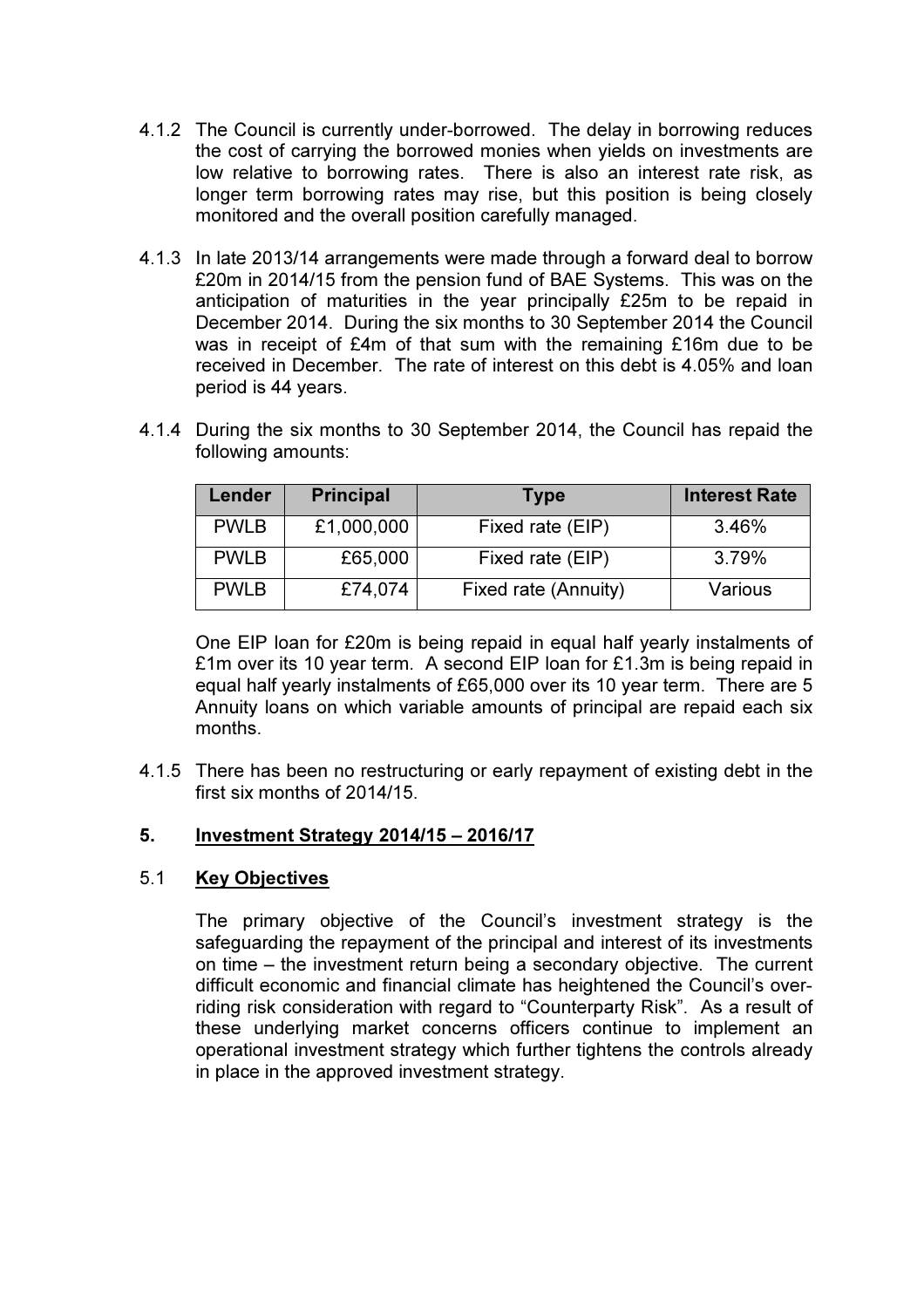# 5.2 Current Investment Position

The Council held £32.540m of investments at 30 September 2014 (excluding Icelandic Banks), and the constituent parts of the investment position are:

| <b>Sector</b>            | <b>Country</b> | Up to 1 year<br>£m | $1 - 2$ years<br>£m | $2 - 3$ years<br>£m |
|--------------------------|----------------|--------------------|---------------------|---------------------|
| <b>Banks</b>             | UK             |                    |                     |                     |
| <b>DMO</b>               | UK             | 17.040             |                     |                     |
| <b>Local Authorities</b> | UK             | 15.500             |                     |                     |
| <b>Total</b>             |                | 32.540             |                     |                     |

Officers are currently arranging for the opening of a 'call' account with the top rated bank Handlesbanken. This bank meets the Council's highest investment criteria and any deposits will in the short-term be limited to a maximum period of 1 month and a maximum amount of £1m.

This approach will enable the Council to minimise the risk of having to leave unexpected receipts with the Council's current and future bankers, it will allow immediate access to a small amount of funds to cover or part cover any short-term borrowing requirements and based on current rates there would be a small benefit of currently approx. 0.2% over the rate achievable from the Debt Management Office.

#### 5.3 Risk Benchmarking

A regulatory development is the consideration and approval of security and liquidity benchmarks. Yield benchmarks are currently widely used to assess investment performance. Discrete security and liquidity benchmarks are new requirements to the Member reporting.

The following reports the current position against the benchmarks.

- 5.3.1 Security The Council monitors its investments against historic levels of default by continually assessing these against the minimum criteria used in the investment strategy. The Council's approach to risk, the choice of counterparty criteria and length of investment ensures any risk of default is minimal when viewed against these historic default levels.
- 5.3.2 Liquidity In respect of this area the Council set liquidity facilities/benchmarks to maintain:
	- A Bank overdraft facility of £10m
	- Liquid short-term deposits of at least £3m available within a week's notice.

The Director of Financial Services can report that liquidity arrangements were adequate during the year to date.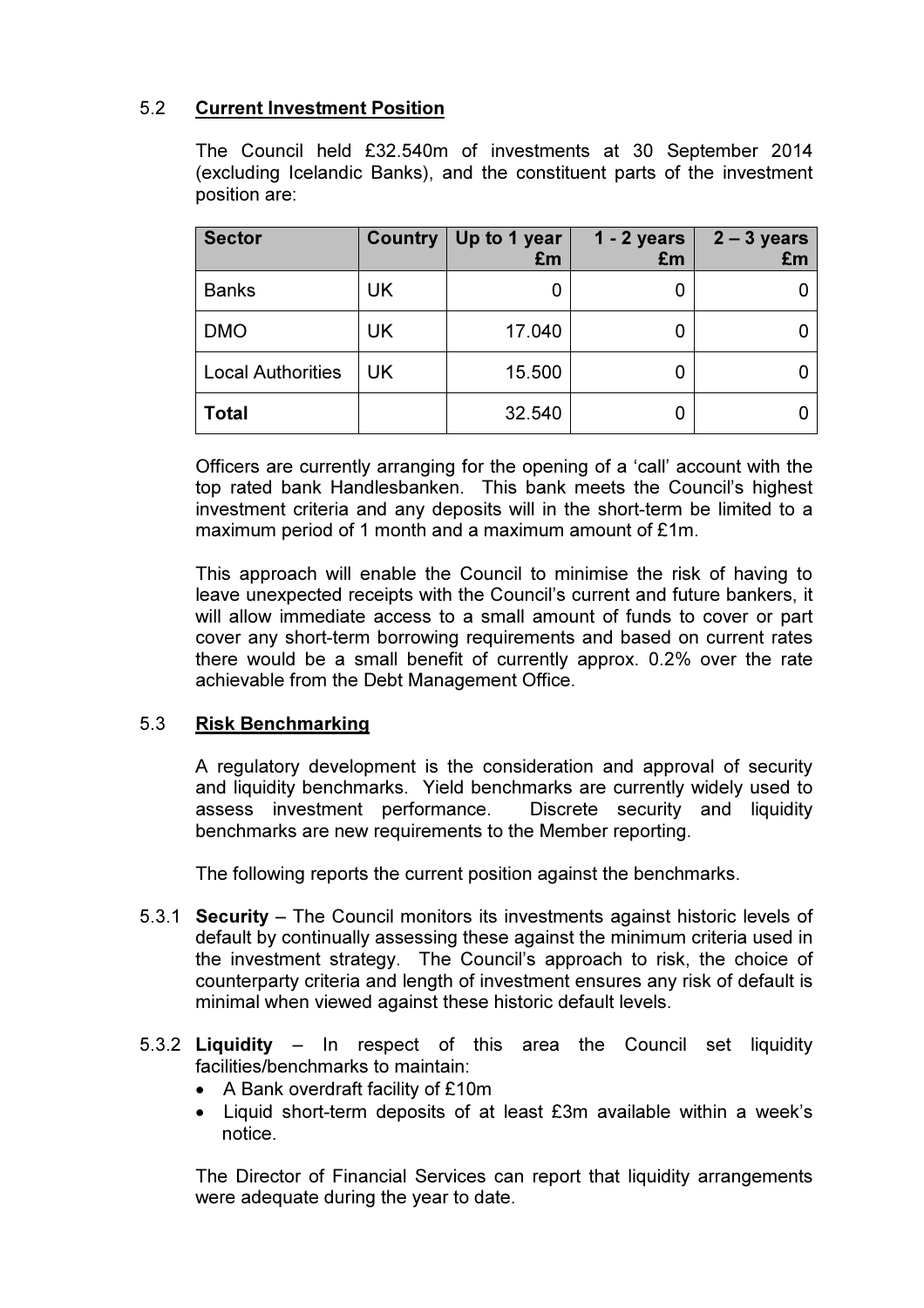5.3.3 Yield – a local measure for investment yield benchmark is internal returns above the 7 day LIBID rate

The Director of Financial Services can report that the return to date averages 0.25%, against a 7 day LIBID to end September 2014 of 0.35%. This is reflective of the Council's current approach to risk whereby security has been maximised by using the Debt Management Office and other Local Authorities as the principal investment counterparties.

#### 6. Revisions to the Investment Strategy

6.1 The counterparty criteria are continually under regular review but in the light of the current market conditions no recommendations are being put to Members to revise the Investment Strategy.

#### 7. Treasury Management Prudential Indicators

#### 7.1 Actual and estimates of the ratio of financing costs to net revenue stream

This indicator identifies the trend in the cost of capital (financing costs net of interest and investment income) against the net revenue stream.

|         | 2014/15<br>Original<br><b>Indicator</b><br>$\frac{9}{6}$ | 2014/15<br><b>Revised</b><br><b>Indicator</b><br>$\frac{1}{2}$ |
|---------|----------------------------------------------------------|----------------------------------------------------------------|
| Non-HRA | 9.14                                                     | 8.68                                                           |
| IRA     | 17.52                                                    | 17.29                                                          |

7.2 The revised indicators reflect the impact of borrowing being at rates less than originally anticipated for 2014/15.

#### 7.3 Prudential indicator limits based on debt net of investments

- Upper Limits On Fixed Rate Exposure This indicator covers a maximum limit on fixed interest rates.
- Upper Limits On Variable Rate Exposure Similar to the previous indicator this identifies a maximum limit for variable interest rates based upon the debt position net of investments.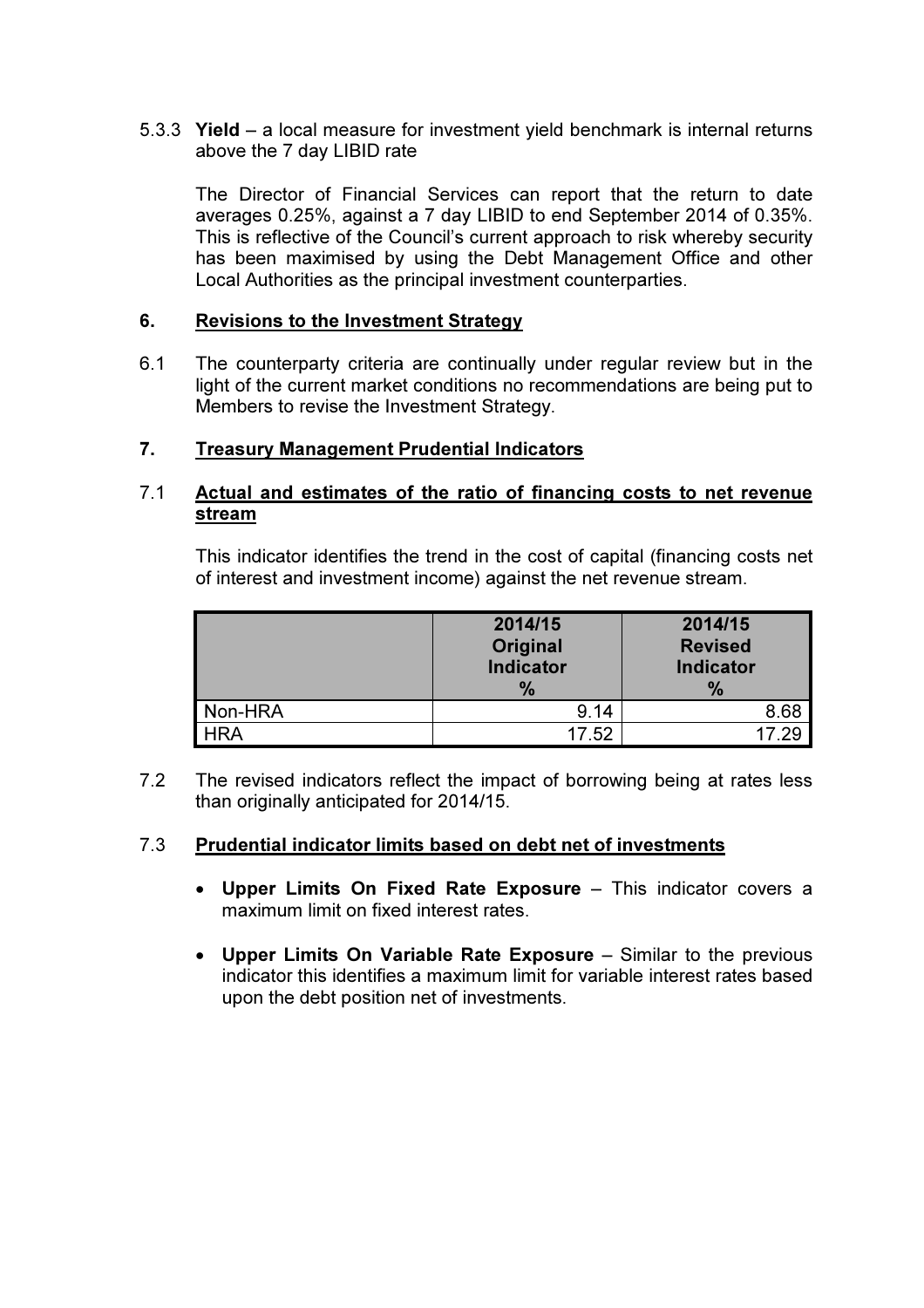| <b>RMBC</b>                                                  | 2014/15<br>Original<br><b>Indicator</b> | <b>Current</b><br><b>Position</b> | 2014/15<br><b>Revised</b><br><b>Indicator</b> |  |  |  |
|--------------------------------------------------------------|-----------------------------------------|-----------------------------------|-----------------------------------------------|--|--|--|
| Prudential indicator limits based on debt net of investments |                                         |                                   |                                               |  |  |  |
| Limits on fixed interest rates                               |                                         |                                   |                                               |  |  |  |
| based on net debt                                            | 100%                                    | 76.26%                            | 100%                                          |  |  |  |
| Limits on variable interest                                  |                                         |                                   |                                               |  |  |  |
| rates based on net debt                                      | 30%                                     | 22.13%                            | 30%                                           |  |  |  |

### 7.4 Maturity Structures Of Borrowing

 These gross limits are set to reduce the Council's exposure to large fixed rate loans (those instruments which carry a fixed interest rate for the duration of the instrument) falling due for refinancing.

The current position shown below reflects the next call dates on those Council's LOBO loans (£106m) that are not callable in the next 12 months and thus regarded as fixed rate rather than their actual maturity date which for most of these loans is beyond 50 years (£82m). This approach gives a better indication of risk and whilst there is a possibility that a loan is called with an increase in interest payable the likelihood of any LOBO loans being called in the current climate is assessed as zero for the next three years.

| <b>RMBC</b> | 2014/15<br>Original<br><b>Indicator</b>      |              | <b>Current Position</b> |        | 2014/15<br><b>Revised</b><br><b>Indicator</b> |              |  |
|-------------|----------------------------------------------|--------------|-------------------------|--------|-----------------------------------------------|--------------|--|
|             | Lower                                        | <b>Upper</b> | $\%$                    | £m     | Lower                                         | <b>Upper</b> |  |
|             | <b>Maturity Structure of fixed borrowing</b> |              |                         |        |                                               |              |  |
| Under 12    |                                              |              |                         |        |                                               |              |  |
| months      | $0\%$                                        | 35%          | 5.67%                   | 21.141 | $0\%$                                         | 35%          |  |
| 12 months   |                                              |              |                         |        |                                               |              |  |
| to 2 years  | 0%                                           | 35%          | 11.34%                  | 42.286 | $0\%$                                         | 35%          |  |
| 2 years to  |                                              |              |                         |        |                                               |              |  |
| 5 years     | $0\%$                                        | 40%          | 23.30%                  | 86.896 | 0%                                            | 40%          |  |
| 5 years to  |                                              |              |                         |        |                                               |              |  |
| 10 years    | $0\%$                                        | 40%          | 21.51%                  | 80.246 | $0\%$                                         | 40%          |  |
| 10 years to |                                              |              |                         |        |                                               |              |  |
| 20 years    | 0%                                           | 45%          | 5.81%                   | 21.690 | 0%                                            | 45%          |  |
| 20 years to |                                              |              |                         |        |                                               |              |  |
| 30 years    | 0%                                           | 50%          | 9.23%                   | 34.430 | $0\%$                                         | 50%          |  |
| 30 years to |                                              |              |                         |        |                                               |              |  |
| 40 years    | $0\%$                                        | 50%          | 8.18%                   | 30.521 | $0\%$                                         | 50%          |  |
| 40 years to |                                              |              |                         |        |                                               |              |  |
| 50 years    | 0%                                           | 55%          | 14.96%                  | 55.815 | 0%                                            | 55%          |  |
| 50 years    |                                              |              |                         |        |                                               |              |  |
| and above   | 0%                                           | 60%          | 0%                      | 0.000  | $0\%$                                         | 60%          |  |